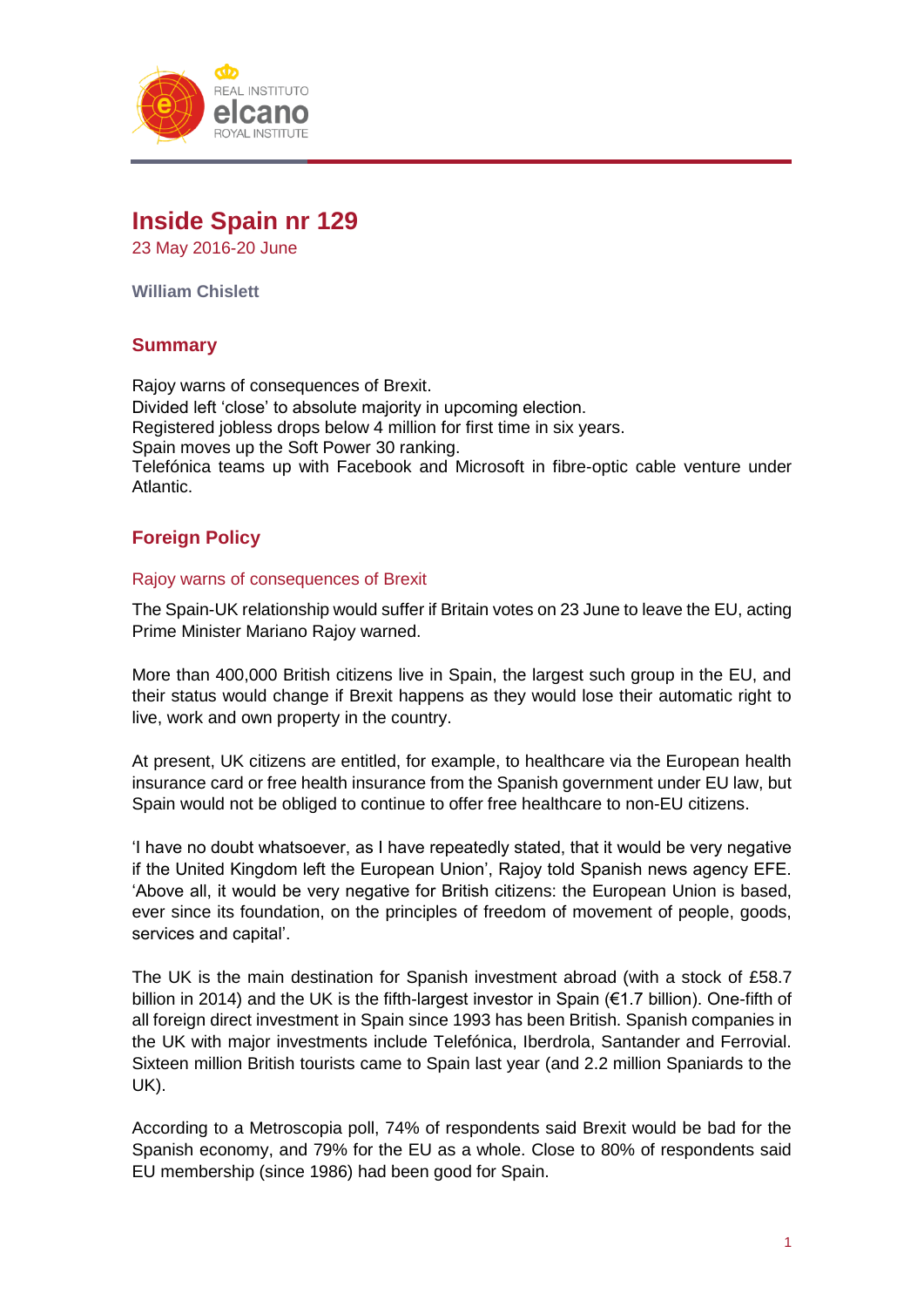S&P Global Ratings classifies Spain as the eighth country most exposed to a UK exit from the EU (see Figure 1).



**Figure 1. Brexit sensitivity index**

Source: S&P.

The index is based on exports to the UK as a percentage of GDP (2.7% in the case of Spain), financial sector claims on an ultimate risk basis including derivatives and guarantees (44.9% of GDP), inward foreign direct investment (3.8% of GDP) and bidirectional migration as a percentage of the population (0.9%).

A vote to leave the EU would enable Madrid to step up the pressure on the British Overseas Territory of Gibraltar, ceded to the British crown under the 1713 Treaty of Utrecht and whose sovereignty has long been claimed by Spain. With the UK out of the EU, the border between Spain and Gibraltar would become an external and not an internal EU frontier, which has to be kept open under EU rules.

José Manuel García-Margallo, the acting Foreign Minister, said the only way for Gibraltar to retain access to the EU single market in the event of Brexit would be to accept 'cosovereignty', or joint control by Spain and the UK.

Prime Minister David Cameron visited Gibraltar to drum up support for remaining in the EU, although opinion polls show an overwhelming vote in the territory against Brexit. Cameron's visit was the first by a British Prime Minister since Harold Wilson's in 1968. He cancelled his anti-Brexit rally, however, because of the murder of Labour MP Jo Cox, which happened while he was travelling.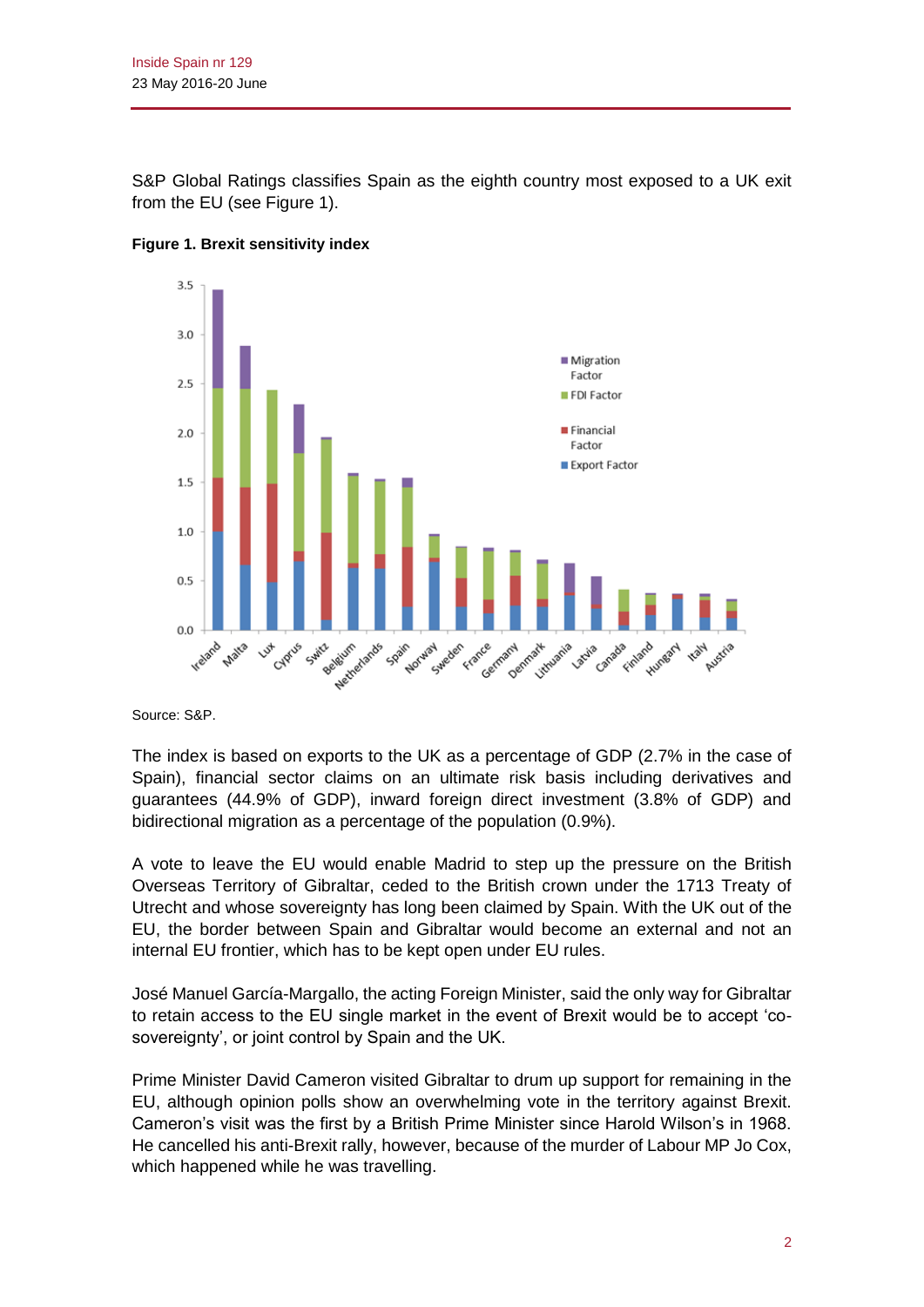'The government does not like Mr Cameron travelling to Gibraltar', affirmed Rajoy. According to the Prime Minister, 'What is being debated is that the United Kingdom remain in the EU or leave the EU and the campaign for that should happen in the United Kingdom and not in Gibraltar'. Gibraltar, he claimed, 'is Spanish whether Brexit wins or loses'.

### Obama to visit Spain after elections

President Obama will visit Spain in July two weeks after the country's June 26 general election called as a result of December's inconclusive election that left a fragmented parliament unable to agree a new government.

Obama will arrive in Madrid after attending a NATO summit in Warsaw. He will meet Mariano Rajoy, the acting Prime Minister, and King Felipe.

'The visit to Spain, an important NATO ally, will highlight robust security cooperation, a strong political and economic relationship, and longstanding people-to-people ties', said White House Press Secretary Josh Earnest.

# **Domestic Scene**

### Divided left 'close' to absolute majority in upcoming election

Spaniards return to the polls on 26 June for the second time in six months, following December's inconclusive election, with the prospect of Unidos Podemos and the Socialists winning between them close to an absolute majority of seats in parliament.

Unidos Podemos (UP), the radical left-wing alliance between the anti-establishment Podemos and United Left (the revamped communist party), forged in May, is forecast to overtake the Socialists into second place after the Popular Party (PP), which will continue to win the most seats.

According to the latest Metroscopia poll, UP would win 93 seats and the Socialists 82, giving between them 175 of the 350 seats (see Figure 2).

| Figure 2. Estimate of seats of the four main parties and % of votes in 26 June election (1) |  |  |
|---------------------------------------------------------------------------------------------|--|--|
|---------------------------------------------------------------------------------------------|--|--|

|                      | Seats     | % of votes  |
|----------------------|-----------|-------------|
| <b>Popular Party</b> | 114 (123) | 29.0 (28.7) |
| Unidos Podemos (2)   | 93(71)    | 26.0(21.5)  |
| Socialists           | 82 (90)   | 20.5(22.0)  |
| Ciudadanos           | 39 (40)   | 14.5 (13.9) |

(1) Results of the December election in brackets.

(2) The sum of Podemos and United Left in December.

Source: Metroscopia.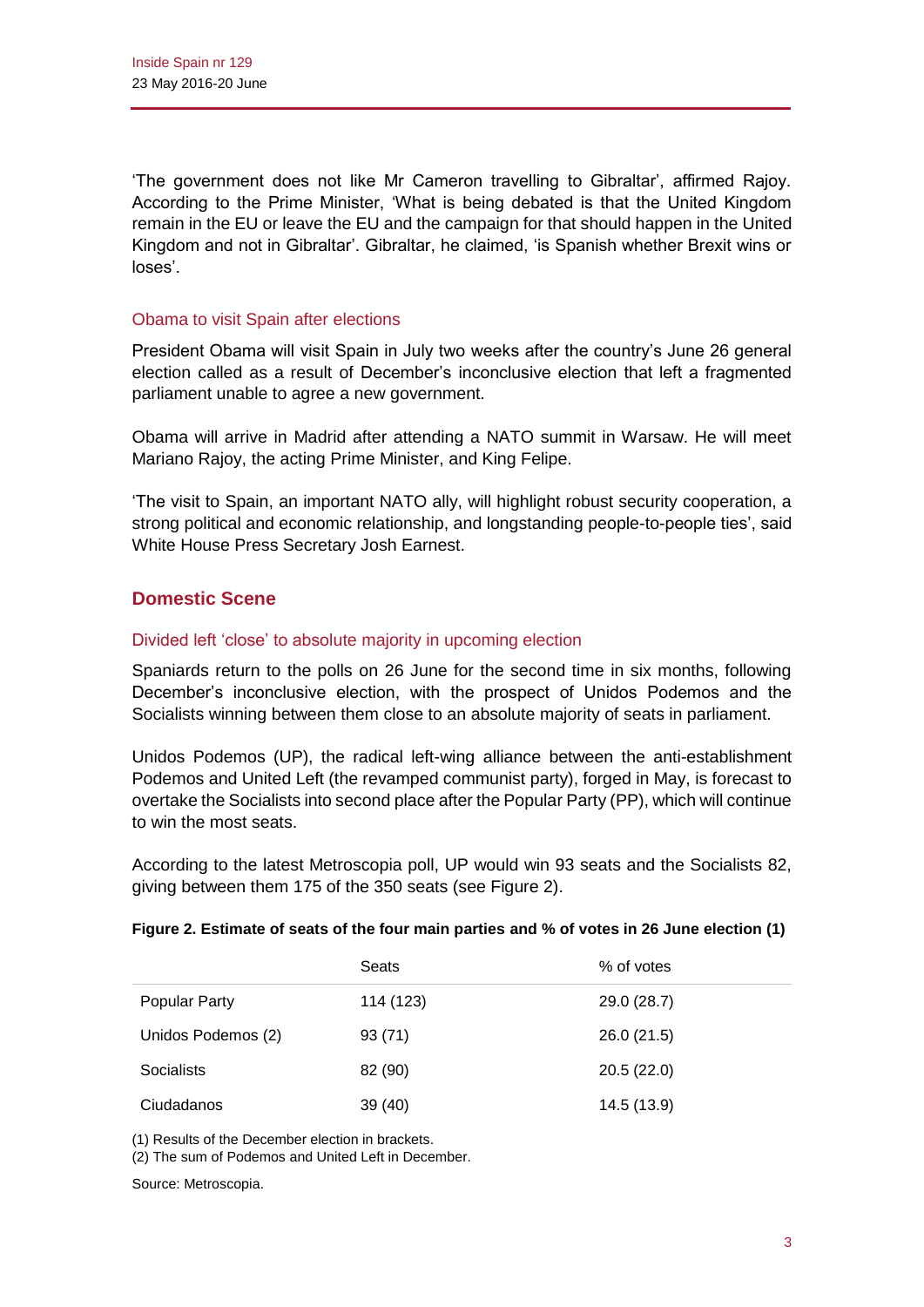By running on the same ticket and not separately, Podemos and United Left are set to benefit from the d'Hondt system of proportional representation which favours parties that are strong in a particular region over those that have broad but low support across the whole country (the case of United Left). The Catalan offshoot of Podemos, En Comú Podem, won 927,940 votes in December's election compared with United Left's 922,638 but got six times more seats in the national parliament. UP's 93 seats would be 22 more than Podemos and United Left won in December when they ran separately.

Podemos's alliance with United Left was forged in the face of considerable hostility between the two parties. Only a year ago Iglesias called United Left 'losers'. 'I don't want political losers, who in 25 years have been incapable of doing anything, whose leaders, and I worked for them, have been incapable of reading the political situation, to get close to us. Let them remain with their Red Flag and leave us in pace. I want to win'.

UP's surge would be a humiliating defeat for the Socialists (eight fewer seats than December, making it the party's worst ever result in post-Franco Spain) and would embolden Pablo Iglesias, Podemos's leader, to seek a coalition government between the two parties.

The Socialist leadership, however, is extremely reluctant to get into government with UP, while the party's militants are more in favour. The leadership was particularly angered by Iglesias labelling UP the 'new social democracy.'

The Socialists agreed a common programme with the centrist Ciudadanos (C's) after December's election but their attempt at forming a minority government did not garner sufficient parliamentary support.

On the basis of Metroscopia's figures, the other government options would be a minority PP administration (114 of the 350 seats), which could only happen if the Socialists and C's abstained at the investiture vote, resurrecting the deal between the Socialists and C's (121 seats), dependent on the PP abstaining, a government of the PP and Socialists (196 seats), which is highly unlikely, and a so-called German-style grand coalition of the PP, the Socialists and C's (235 seats).

The Socialists could well hold the key to the formation of a new government, as they could force the PP into giving its blessing to a government of the Socialists and C's or rejecting it and pushing the Socialists into the arms of Podemos.

The electorate is very polarized. Close to 98% of PP voters say they would never vote for UP and 92% of the PP's voters say the same about UP (see Figure 3).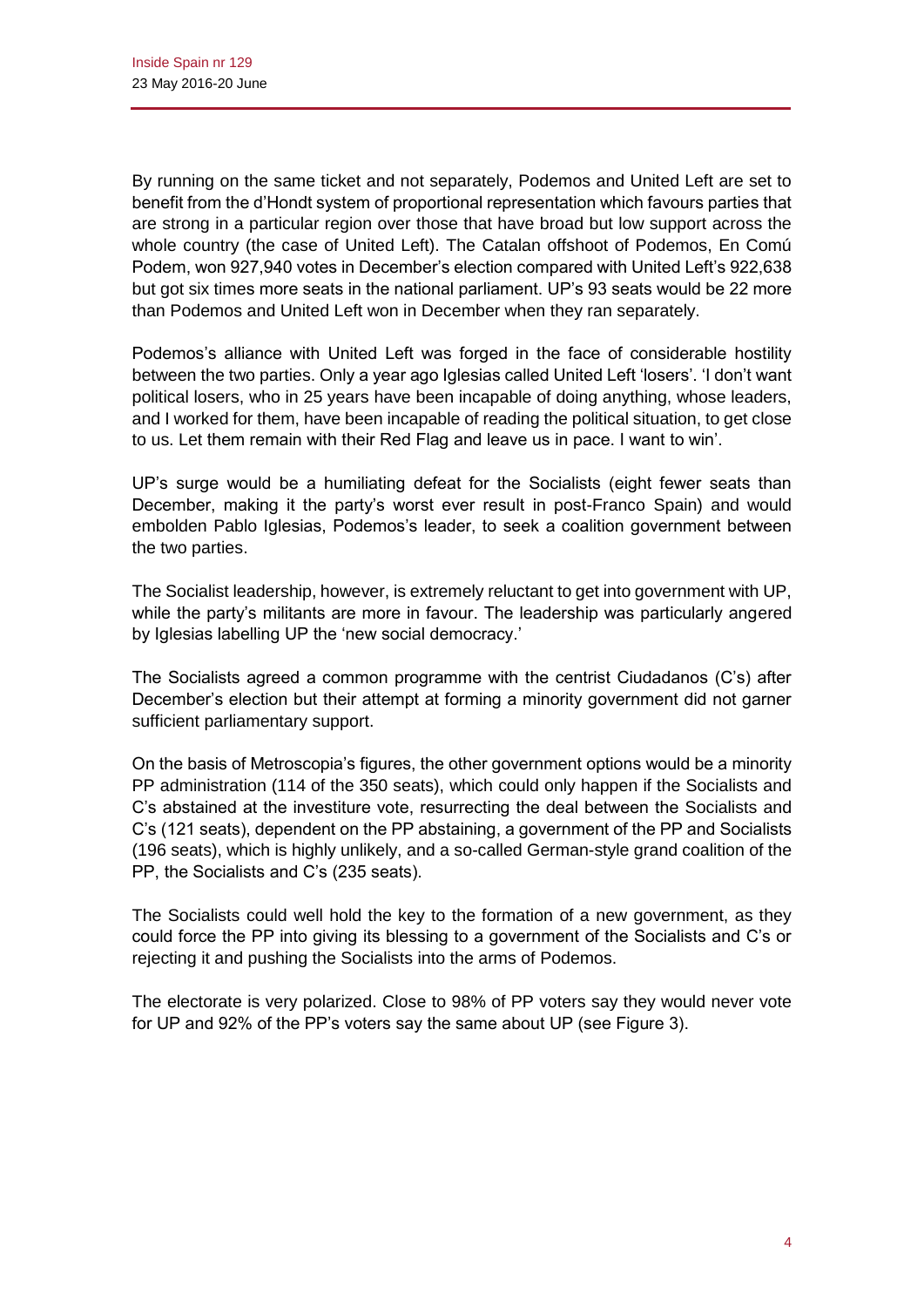### **Figure 3. Which party would you never vote for? (%)**

| Popular Party | Socialists | Unidos Podemos | Ciudadanos | Would never vote for |
|---------------|------------|----------------|------------|----------------------|
|               | 81         | 98             | 37         | <b>Popular Party</b> |
| 92            | 40         |                | 78.        | Unidos Podemos       |
| 28            |            | 24             |            | 14 Socialists        |
| 4             | 9          | 32             |            | Ciudadanos           |

Potential voters of…

Source: Metroscopia.

Moreover, there are deep divisions within the right and not just within the left. Ciudadanos says it will have nothing to do with the PP as long as Mariano Rajoy remains at the helm because of the party's many corruption scandals.

Almost three-quarters of respondents in a Metroscopia poll said Rajoy should step down if, as the leader of the most voted party, this was a condition made by other parties for forming a coalition government. Significantly, this idea was supported by 57% of respondents who said they were PP voters. Rajoy will probably push again for a Germanstyle grand coalition involving the Socialists and Ciudadanos.

The generational split is also profound: the largest share of PP voters is pensioners while that of UP is the unemployed. The average age of PP voters is 57 and that of UP 43 (see Figure 4).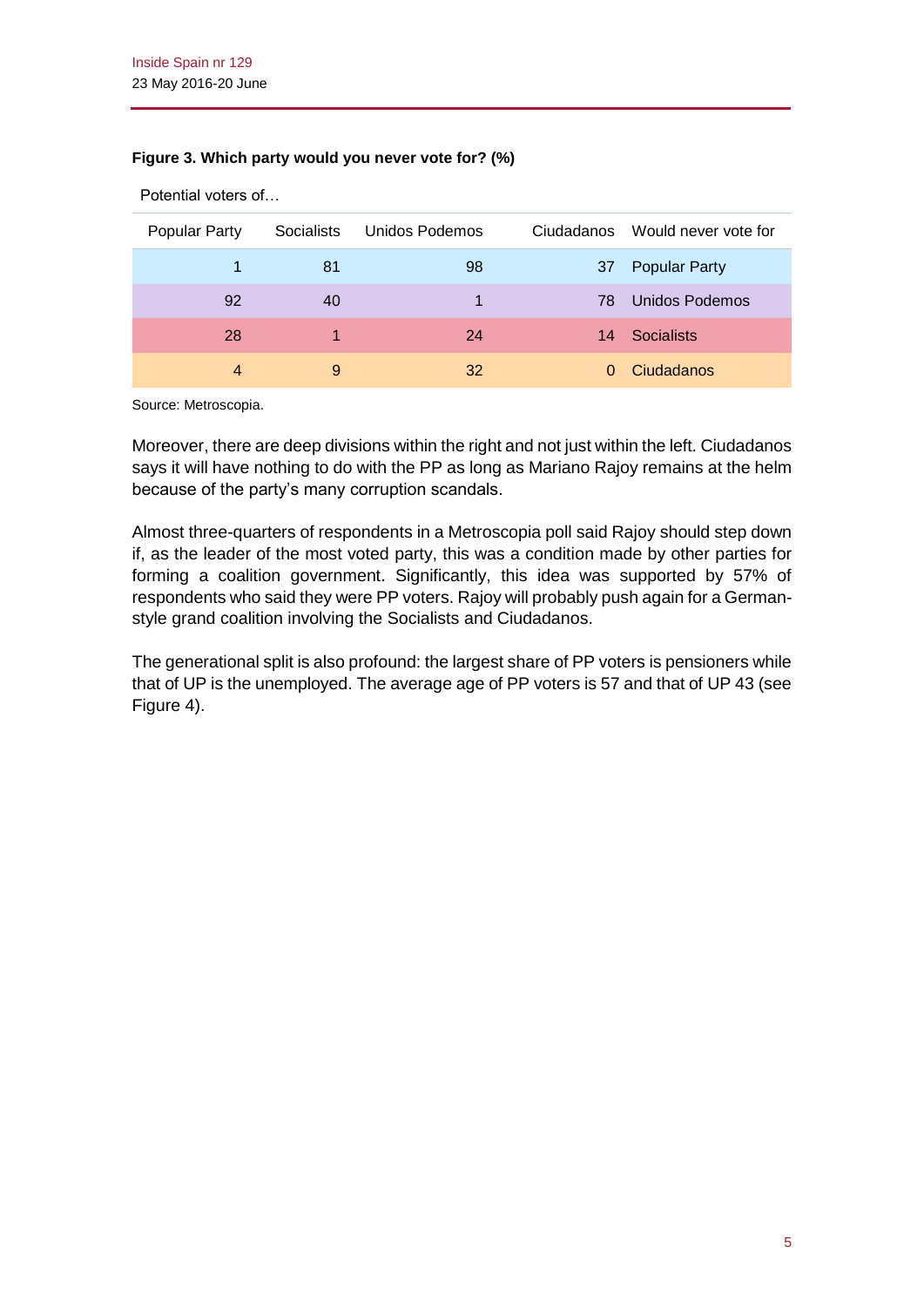|                           | <b>PP</b> | <b>PSOE</b>    | Unidos Podemos | Ciudadanos | Electoral avge |
|---------------------------|-----------|----------------|----------------|------------|----------------|
| Potential voter (%)       |           |                |                |            |                |
| Men                       | 46        | 44             | 57             | 51         | 48             |
| Women                     | 54        | 56             | 43             | 49         | 52             |
| By age group (%)          |           |                |                |            |                |
| 18-34                     | 12        | 13             | 35             | 22         | 21             |
| 35-54                     | 28        | 33             | 41             | 55         | 39             |
| Over 55                   | 60        | 54             | 24             | 23         | 40             |
| Average age               | 57        | 55             | 43             | 46         | 50             |
| By occupation (%)         |           |                |                |            |                |
| In work                   | 30        | 38             | 46             | 50         | 41             |
| Pensioner or retired      | 40        | 36             | 11             | 13         | 25             |
| Unemployed                | 10        | 10             | 23             | 18         | 16             |
| Student                   | 6         | $\overline{4}$ | 16             | 8          | 8              |
| Unpaid domestic work      | 13        | 12             | 4              | 10         | 10             |
| Ideological placement (3) | 6.5       | 4.1            | 3.3            | 5.3        | 4.6            |

### **Figure 4. Profile of voters by age, sex and occupation**

(1) Electoral average.

(2) Average.

(3) Scale of 1-10 where 10 is extreme right and 1 extreme left.

Source: Metroscopia.

The age profile of the electoral census has changed considerably in the last 35 years, reflecting the ageing of the population. In 1981, 35% of voters were under the age of 34 compared to 21% today (see Figure 5).

### **Figure 5. Electoral census by age, 1981 and 2016 (%)**

|                                          | 2016 | 1981 |
|------------------------------------------|------|------|
| 18-34                                    | 21.5 | 35.4 |
| 35-54                                    | 38.4 | 34.3 |
| Over 55                                  | 40.1 | 30.3 |
| $\sim$ $\sim$ $\sim$ $\sim$<br>$\bullet$ |      |      |

Source: Metroscopia.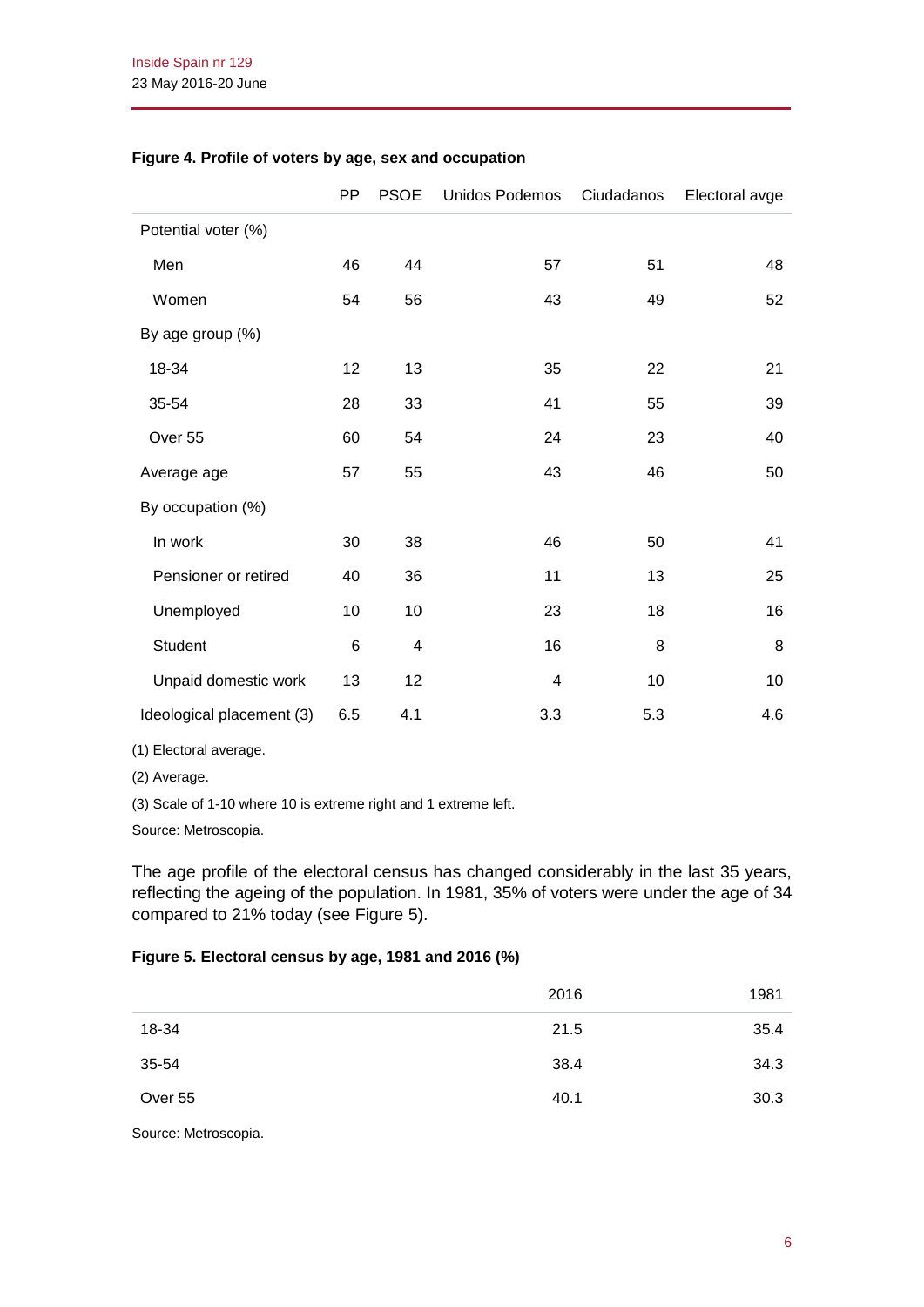UP is attracting the vote of disaffected young adults who have been hard hit by Spain's prolonged recession. The youth employment rate –the percentage of those between the ages of 20 and 29 with a job which is a different way of looking at the labour market situation to the jobless rate– plummeted from close to 70% in 2007, at the height of the economic boom, to 47% in 2015, by far the steepest decline in the EU (see Figure 6).

|              | 2015 | 2007 |
|--------------|------|------|
| Netherlands  | 75.8 | 83.6 |
| <b>UK</b>    | 74.2 | 74.7 |
| Germany      | 71.4 | 68.1 |
| <b>EU-28</b> | 61.4 | 65.4 |
| France       | 60.9 | 64.5 |
| Spain        | 47.1 | 69.4 |
| Italy        | 40.4 | 53.5 |

| Figure 6. Youth employment rate, age group 20-29, 2015 and 2007 (%) |  |  |
|---------------------------------------------------------------------|--|--|
|---------------------------------------------------------------------|--|--|

Source: Eurostat.

Alfredo Pérez Rubalcaba, the previous Socialist leader when the party was trounced in the 2011 election, blames the party's decline on the failure to 'recover confidence as people are going through a very hard time and some of them remember that the problems began when we were in government'.

The party is also embroiled in corruption scandals, though to a lesser extent than the PP. Manuel Chaves and José Antonio Griñán, both former Socialist premiers of Andalusia, the party's fiefdom, were formally accused this month in the mega ERE corruption case involving the alleged misappropriation of millions of euros of public money to help companies make severance payments to laid-off workers.

Spain, together with France and Greece, are the countries with the highest political risk, according to the latest Financial Stability Review published by the European Central Bank (see Figure 7). Without naming UP, the ECB says the 'increasing support for political forces which are seen to be less reform-oriented, may potentially lead to the delay of much needed fiscal and structural reforms' and it warns this could 'cause renewed pressure on more vulnerable sovereigns and potentially contribute to contagion and re-fragmentation in the euro area'.

The International Country Risk Guide's political risk rating is based on 12 sub-categories including government stability, socioeconomic conditions, investment profile and corruption.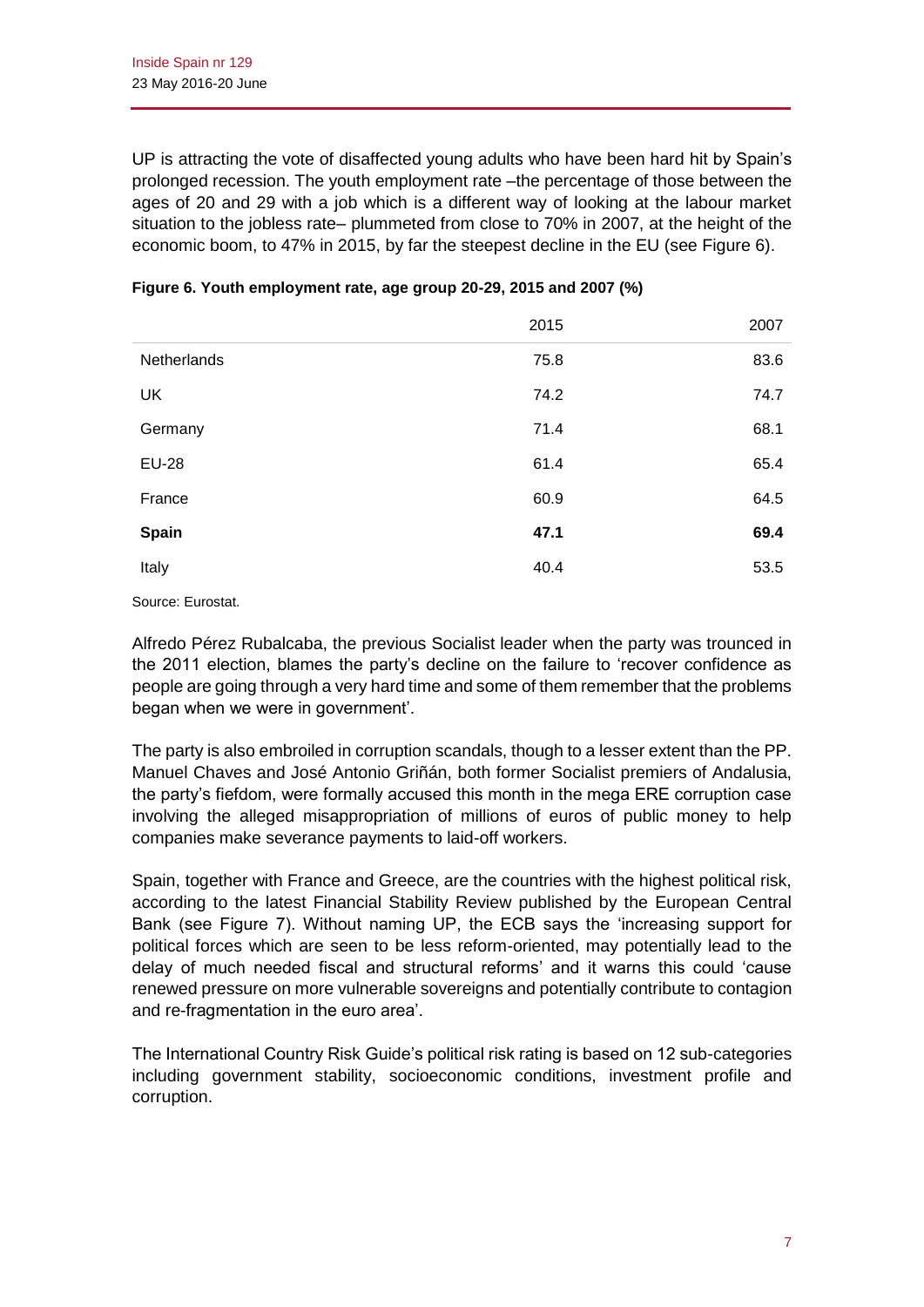

**Figure 7. Political risk rating in individual euro area countries: a challenge to fiscal and** 

(x-axis: spring 2008; y-axis: spring 2016)

**structural reform implementation**

Source: PRS Group (International Country Risk Guide) and European Central Bank calculations.

This was the first time the report mentioned populist movements as a risk to the euro zone. It followed the Austrian presidential election, which was nearly won by the ultraconservative FPÖ.

#### Budget rejection raises prospect of fresh elections in Catalonia

The anti-capitalist and pro-Catalan independence CUP, which together with a coalition of separatist parties (Junts per Sí) has an absolute majority in the Catalan parliament, rejected the annual budget bill, triggering a confidence vote in September that could lead to a new election, the fourth in six years.

Carles Puigdemont, the Premier of Catalonia, said he would call a confidence vote in to test whether his government still had the CUP's support.

The failure to agree a budget highlighted the fragility of Catalan finances and the squabbling in the pro-independence camp. The heavily-indebted region is being kept afloat by funds from the central government.

Junts per Sí and CUP agree on holding an illegal referendum on Catalan independence (and their supporters can be expected to vote in favour), unlike the Popular Party, the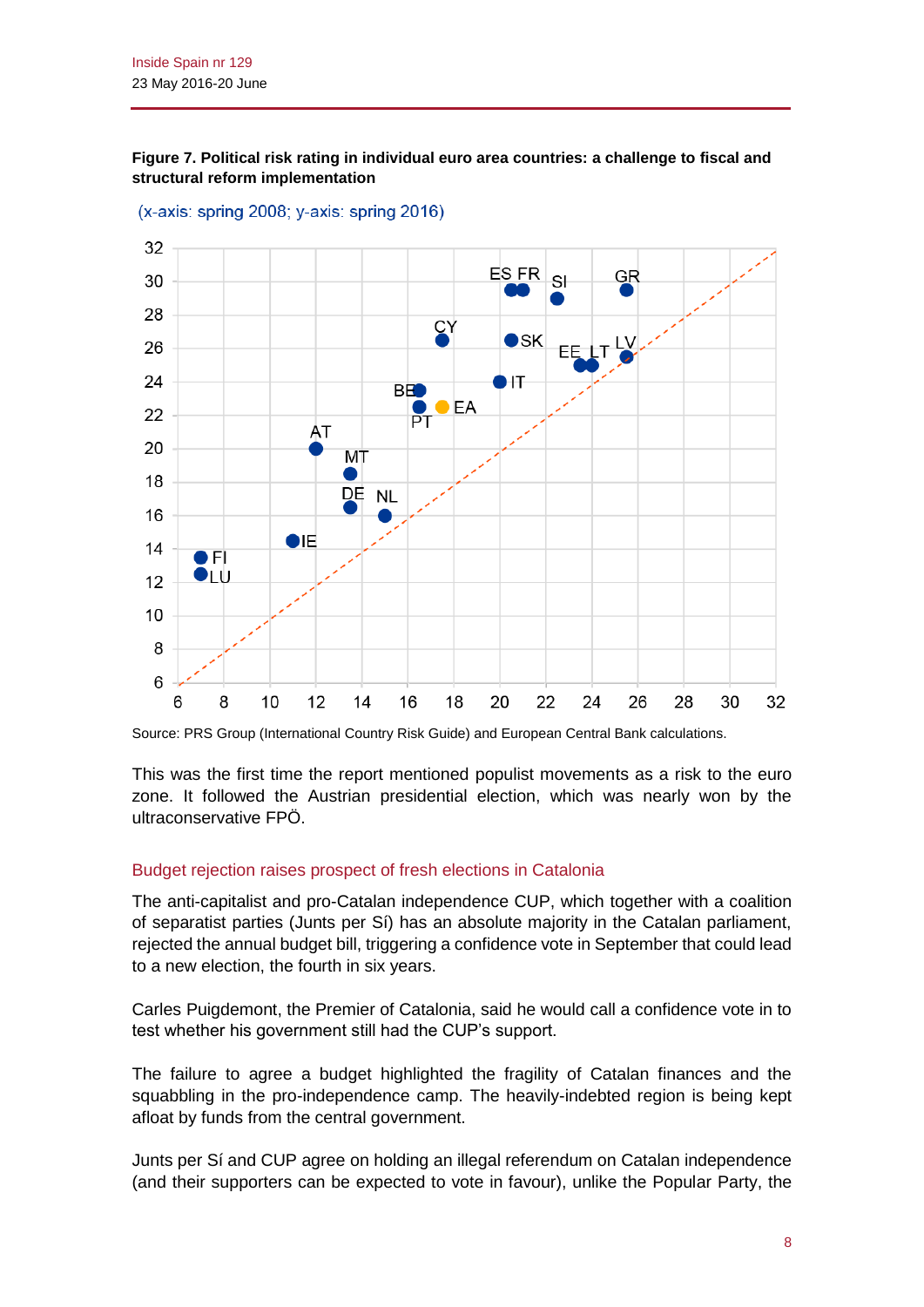Socialists and Ciudadanos, but ideologically are poles apart. The two parties have 72 of the 135 seats in the Catalan parliament with 48% of the vote.

The Socialist leader Pedro Sánchez called for a political pact that would insert new wording into the Spanish Constitution recognising Catalonia's 'singularity' and improving its self-government powers. While the Catalan branch of the Socialist party welcomed the idea, the Andalusian branch said it rejected any deal that granted some regions special powers and privileges over others.

Rafael Arenas, the head of Societat Civil Catalana, a civic organisation against Catalan independence, met with Puigdemont and urged him to abandon secession, respect the law (a referendum would be unconstitutional), be the Prime Minister of all Catalans and not just those in favour of secession and ensure that the region's administrations and media (including a TV channel) are neutral.

### Spain moves up the Soft Power 30 ranking…

Spain rose two places in the latest Soft Power 30 ranking to  $12<sup>th</sup>$  position, while the UK  $(2^{nd})$ , Germany  $(3^{rd})$  and France  $(5^{th})$  all moved down a notch (see Figure 8).

|  | Figure 8. Soft Power 30 |  |
|--|-------------------------|--|
|  |                         |  |

| 2016 ranking and score | 2015 ranking and score |
|------------------------|------------------------|
| 1. US 77.96            | 1. UK 75.61            |
| 2. UK 75.97            | 2. Germany 73.89       |
| 3. Germany 72.60       | 3. US 73.68            |
| 5. France 72.14        | 4. France 73.64        |
| 11. Italy 63.79        | 12. Italy 63.09        |
| 12. Spain 63.47        | 14. Spain 61.70        |
|                        |                        |

Source: Portland.

The Soft Power 30, drawn up by the London PR company Portland and Facebook, is determined by a composite index that combines objective metrics of countries' soft power resources and subjective international polling data. It uses six sub-categories: digital, culture, enterprise, engagement, education and government. Spain's highest ranking is in culture  $(6<sup>th</sup>)$  and its lowest in enterprise  $(21<sup>st</sup>)$ .

### $\ldots$  Ranked 19<sup>th</sup> in Better Life index...

The quality of life, as measured by a series of indicators and not just per capita income, is better in Spain than Italy and not far from that in France, according to the OECD's latest Better Life index. Spain is ranked 19<sup>th</sup> out of 38 countries (see Figure 9).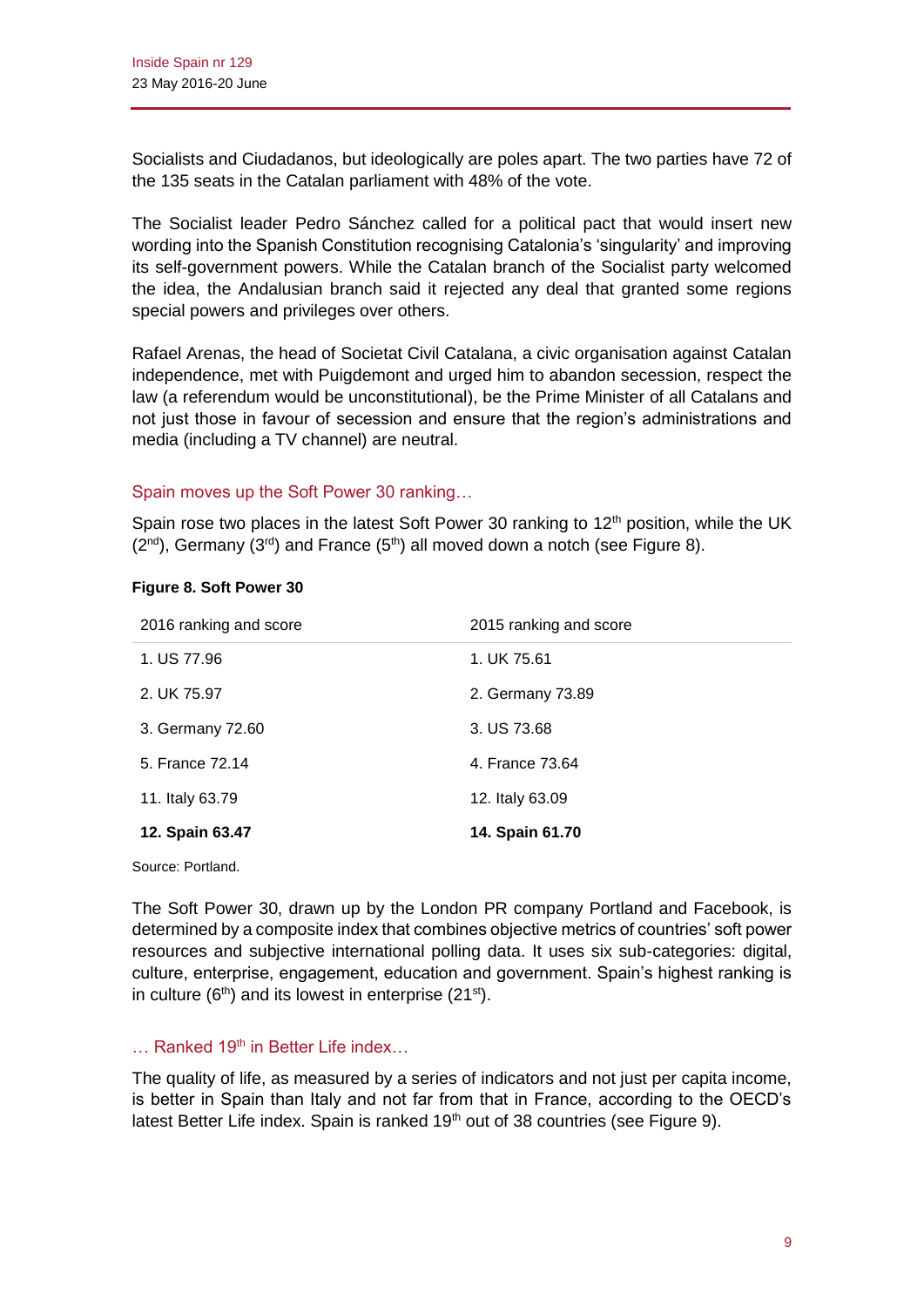|  |  |  | Figure 9. Better Life index, ranking of selected countries |  |  |
|--|--|--|------------------------------------------------------------|--|--|
|--|--|--|------------------------------------------------------------|--|--|

| Ranking      | Ranking    |
|--------------|------------|
| 1. Norway    | 16.UK      |
| 2. Australia | 18. France |
| 9. US        | 19.Spain   |
| 12. Germany  | 25.Italy   |

Source: OECD.

The index is based on 11 topics regarded as essential in the areas of material living conditions and quality of life. They are: housing, income, jobs, community, education, environment, civic engagement, health, life satisfaction, safety and work-life balance.

[Spain](http://www.oecdbetterlifeindex.org/countries/spain/) ranks above the average in work-life balance, housing, health status, social connections and personal security but below average in income and wealth, civic engagement, environmental quality, education and skills, and jobs and earnings.

The country's average net-adjusted disposable income per capita is \$22,007 a year, well below the OECD average of \$29,016. The top 20% of the population earn close to seven times more than the bottom 20%. In terms of employment, 57% of those aged 15 to 64 have a paid job compared to the OECD average of 66%. Only 57% of those aged 25-64 have completed their upper secondary education, way below the OECD average of 76%. Life expectancy, however, is 83 years, three years higher than the average and one of the highest in the OECD.

# $\ldots$  20<sup>th</sup> in Good Country index

Spain is ranked  $20<sup>th</sup>$  out of 163 countries in the Good Country index, which seeks to measure how much countries contribute to the 'common good of humanity' (see Figure 10).

| Figure 10. Good Country index, ranking of selected countries |  |  |
|--------------------------------------------------------------|--|--|
|                                                              |  |  |

| Ranking    | Ranking   |
|------------|-----------|
| 1. Sweden  | 8. France |
| 2. Denmark | 18. Italy |
| 4. UK      | 20. Spain |
| 5. Germany | 21. US    |

Source: Good Country index.

Using 35 datasets broken down into seven areas, such as technology, health and culture, the index, launched by Simon Anholt in 2014, ranks countries on how much they do for others globally.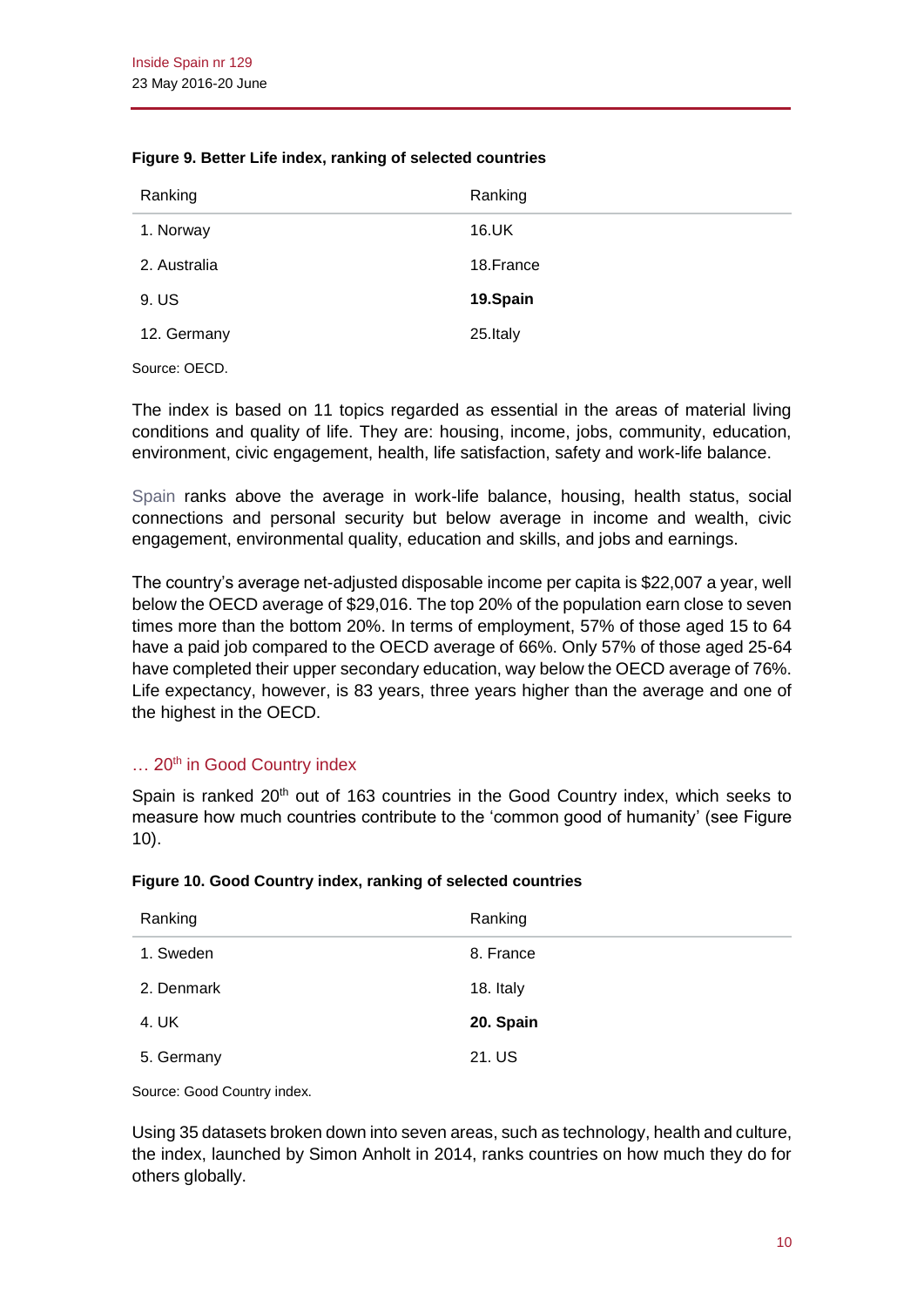[Spain's](http://goodcountry.org/index/overall-rankings) highest ranking is in culture  $(18<sup>th</sup>)$ , followed by health and wellbeing  $(19<sup>th</sup>)$  and planet and climate (21<sup>st</sup>). Its lowest is in international peace and security (94<sup>th</sup>).

# **The Economy**

Registered jobless drops below 4 million for first time in six years…

The number of people registered as unemployed fell in May to below 4 million for the first time since August 2010. The decline of 119,768 brought the total to 3.89 million.

May is a seasonally good month for employment, largely due to the buoyant tourism industry.

There was also good news on the social-security front where the number of contributors rose by 198,004 to 17.6 million, but still far from the peak of 19.5 million at the height of the economic boom in 2007 before the bursting of the massive property bubble.

According to the other measurement of unemployment, based on a quarterly labour force survey and the headline figure, the number of unemployed was 4.8 million in March. The difference between the two figures reflects those who might have exhausted their right to unemployment benefits, were not on state training-programmes, were working in the shadow economy or had given up seeking a job.

# … Bank of Spain governor calls for more labour-market reforms to reduce temporary jobs…

Luis María Linde, Governor of the Bank of Spain, called for more labour-market reforms in order to reduce the 'excessive protection' still given to workers on permanent contracts that makes temporary hires very attractive.

Around one-quarter of employees in 2015 were on fixed-term contracts, the highest share across OECD countries except for Poland but lower than the pre-crisis levels as the recession took a disproportionate toll on temporary workers.

'To correct the strong incentive offered by current regulations to temporary hiring, it is necessary to boost the attractiveness of permanent hires, preventing their excessive protection from encouraging the resort to temporary employees', said Linde.

The 2012 reforms among other things allowed companies to opt out of collective paysetting agreements within industries and to make their own deals with workers. Severance payments in the case of unfair dismissal for those on permanent contracts were reduced from 45 days per year worked with a maximum of 42 months to 33 days per year with a maximum of 24 months. Employment protection legislation became less strict, though severance pay for permanent workers in relative terms remained among the highest in OECD countries.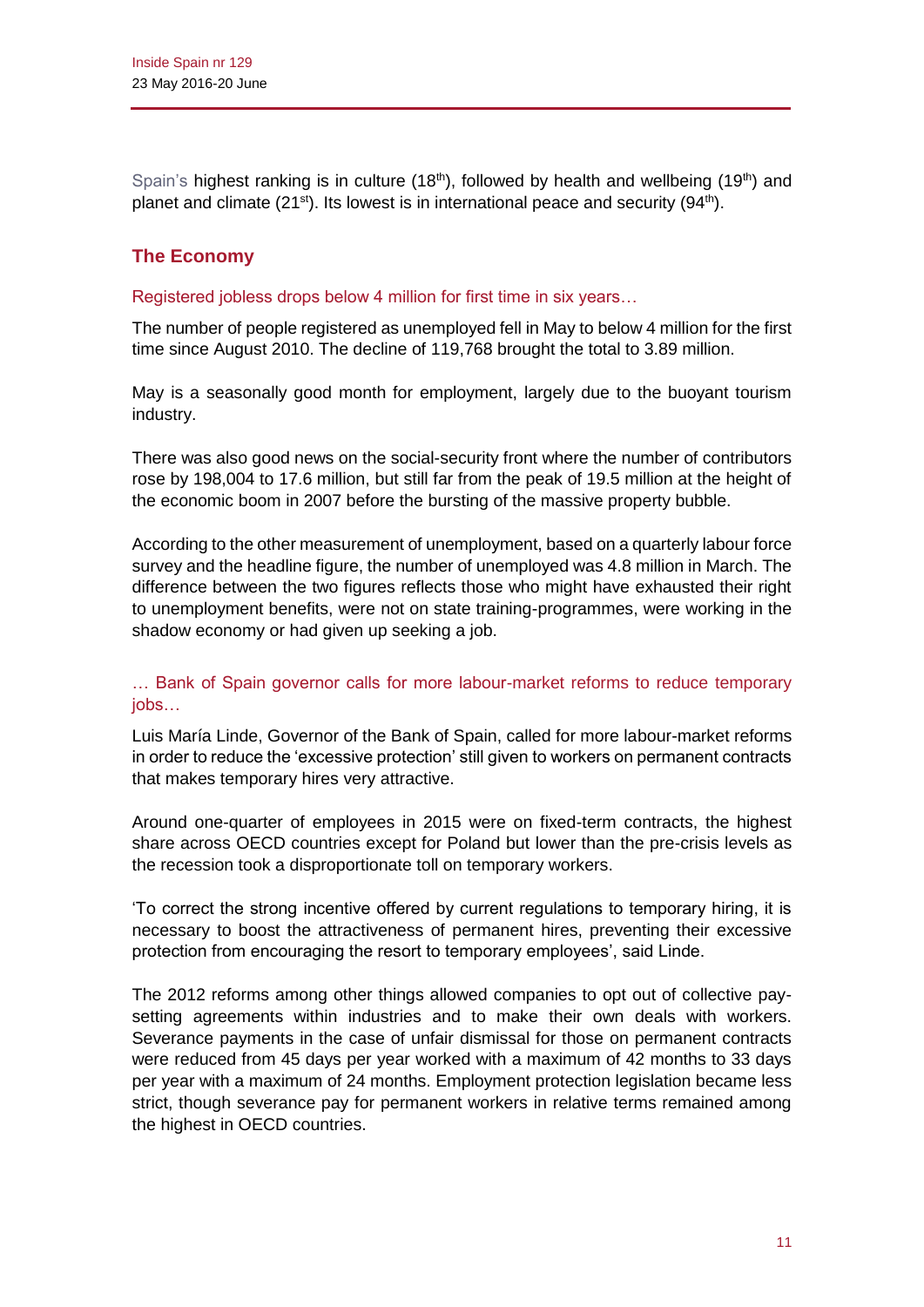Successive reforms to tackle the duality problem (which originated in a 1984 reform) have failed. Generally speaking, neither the trade unions nor employers are really interested in changing the situation. Temporary contracts suit employers as it gives workers limited protection, while trade unions defend the interests of insiders as they account for most of their members.

### … 167,000 public sector jobs lost since 2012

The number of public sector employees dropped from 2.65 million in 2012 to 2.54 million at the end of 2015, as a result of the Popular Party government's cutbacks. The number, however, was only 66,000 below that in 2008 at the height of the economic boom (see Figure 11).

| Figure 11. Public administration employees, 2008, 2012 and 2016 (1) |  |
|---------------------------------------------------------------------|--|
|                                                                     |  |

|                     | 2008      | 2012      | 2016      |
|---------------------|-----------|-----------|-----------|
| Central             | 561,551   | 581,861   | 527,801   |
| Regional            | 1,300,232 | 1,351,883 | 1,294,765 |
| Local               | 623,214   | 597,212   | 548,944   |
| <b>Universities</b> | 97,849    | 153,881   | 147,770   |
| Total               | 2,585,846 | 2,685,837 | 2,519,280 |

(1) January 1 of each year.

Source: Ministry of Finance and Public Administrations.

The largest fall since 2012 was in the number of regional government employees (57,118).

### Spain continues to rise in IMD competitiveness ranking

The improvement in the economy, with the country coming out of recession, improved Spain's position in the IMD competitiveness ranking from  $37<sup>th</sup>$  position to  $34<sup>th</sup>$  out of 61 countries (see Figure 12).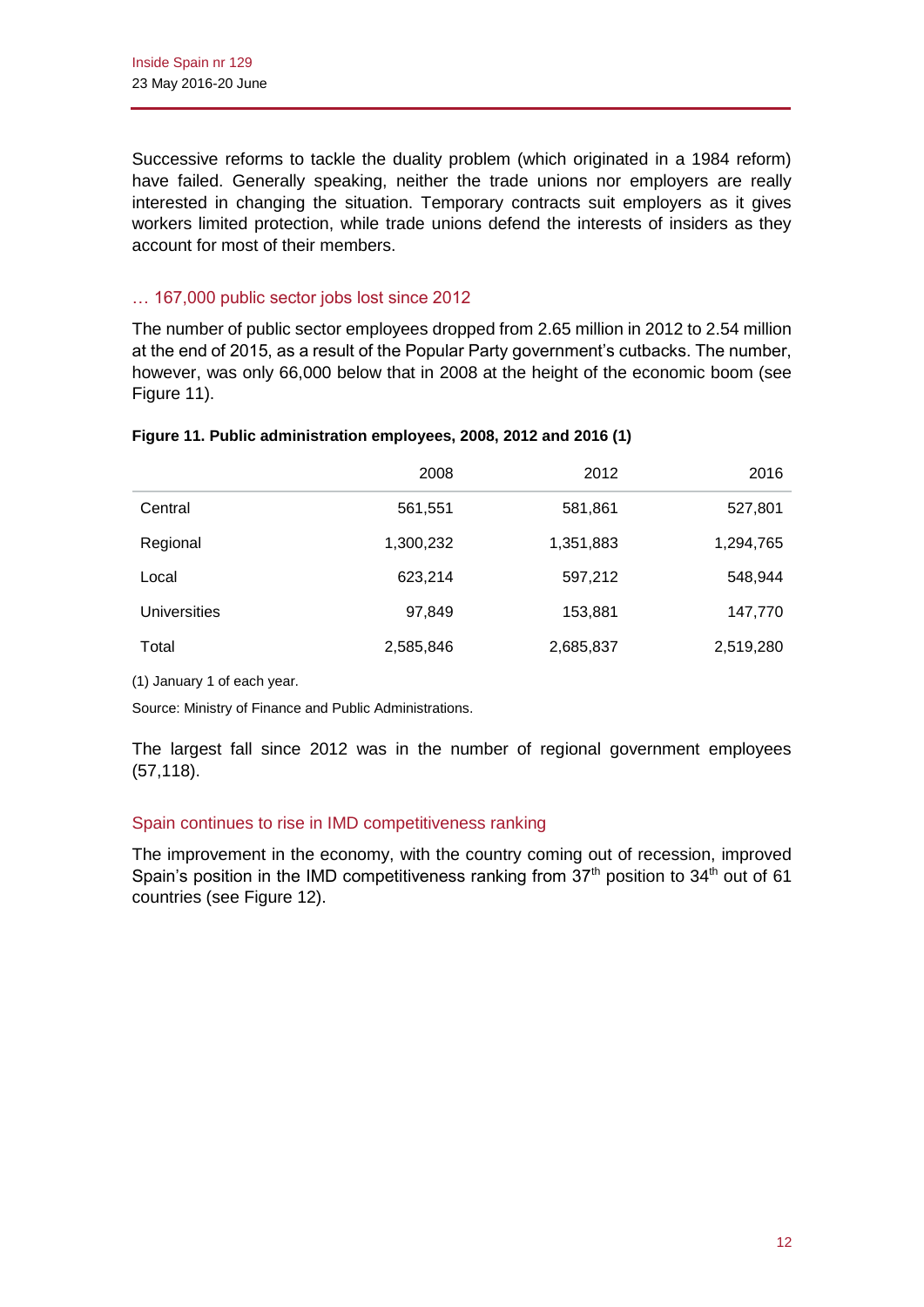| Ranking            | Change over position in 2015 |
|--------------------|------------------------------|
| 1. China Hong Kong | $+1$                         |
| 2. Switzerland     | $+2$                         |
| 3. US              | $-2$                         |
| 12. Germany        | $-2$                         |
| 18. UK             | $+1$                         |
| 20. Finland        |                              |
| 32. France         | ٠                            |
| 34. Spain          | $+3$                         |
| 35. Italy          | $+3$                         |

#### **Figure 12. IMD world competitiveness ranking 2016, selected countries**

Source: IMD.

IMD defines competitiveness as the 'ability of a country to create added value and thus increase national wealth by managing assets and processes, attractiveness and aggressiveness, globality and proximity, and by integrating these relationships into an economic and social model'.

The rankings are based on four input factors: economic performance, government efficiency, business efficiency and infrastructure, each with five sub-factors. The strongest improvement was in the economic performance (see Figure 13). In government efficiency, Spain dropped six places to  $49<sup>th</sup>$ , largely due to its institutional framework.

| Figure 13. Competitiveness input factors, ranking in each category and overall ranking |  |  |
|----------------------------------------------------------------------------------------|--|--|
|                                                                                        |  |  |

|                            | 2012 | 2013 | 2014 | 2015 | 2016 |
|----------------------------|------|------|------|------|------|
| Economic performance       | 51   | 53   | 51   | 39   | 30   |
| Government efficiency      | 40   | 50   | 46   | 43   | 49   |
| <b>Business efficiency</b> | 46   | 50   | 42   | 46   | 41   |
| Infrastructure             | 27   | 27   | 27   | 29   | 27   |
| Overall ranking            | 39   | 45   | 39   | 37   | 34   |

Source: IMD World Competitiveness Yearbook 2016.

### Per capita income as a % of EU average inches up

Spain's per capita GDP was 92% of the EU average last year, up from 91% in 2014 but still well below its peak of 103% in 2007 (see Figure 14).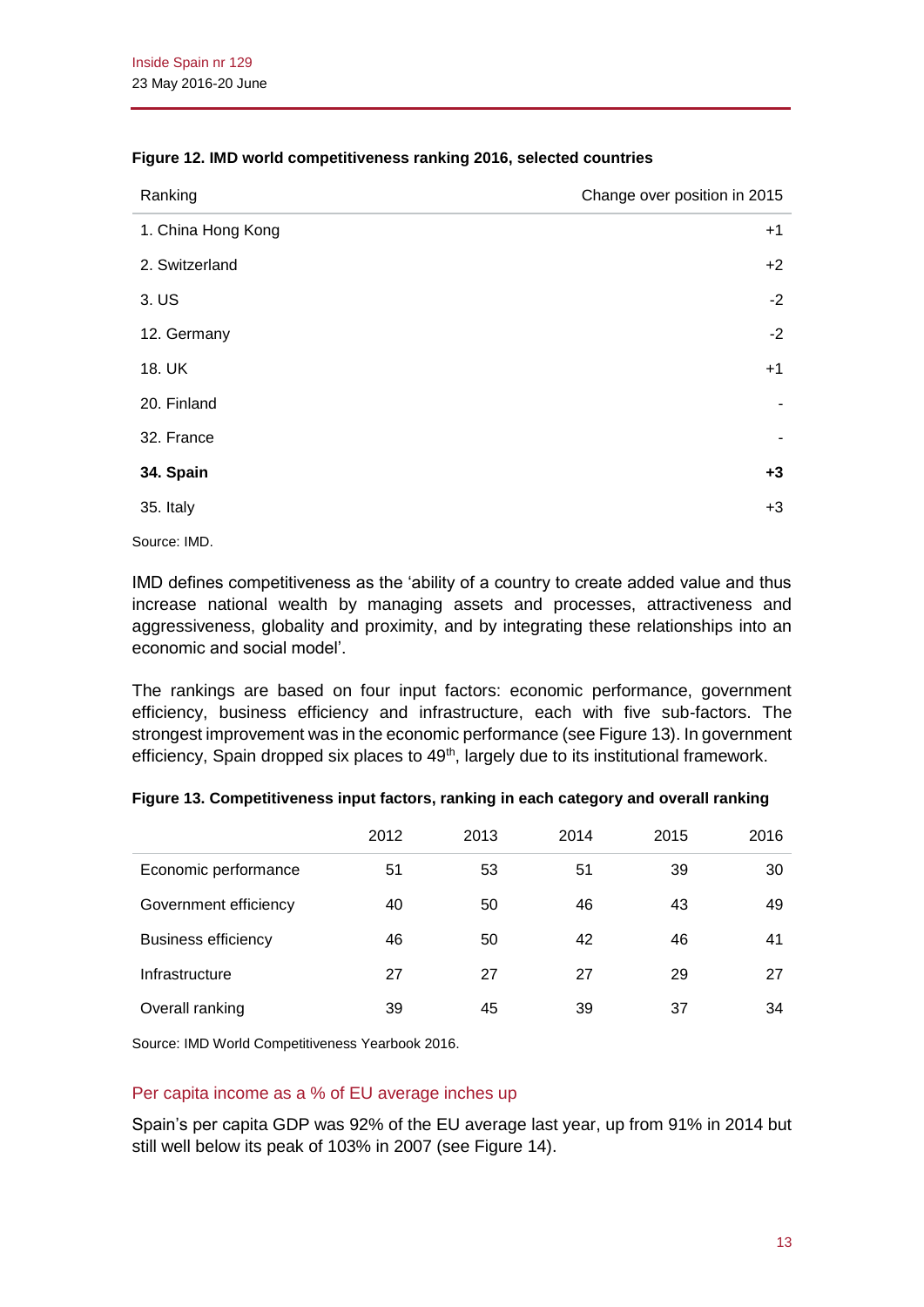|         | 2015 | 2007 |
|---------|------|------|
| France  | 106  | 107  |
| Germany | 125  | 117  |
| Italy   | 95   | 105  |
| Spain   | 92   | 103  |
| UK      | 110  | 117  |
|         |      |      |

### **Figure 14. Per capita GDP in purchasing power standards, 2015 and 2017 (EU = 100)**

Source: Eurostat.

# **Corporate Scene**

### Telefónica teams up with Facebook and Microsoft in fibre-optic cable venture under **Atlantic**

Telefónica has joined forces with Facebook and Microsoft in laying a fibre-optic cable across the Atlantic Ocean, which Telefónica's new infrastructure company Telxius will manage once it is finished.

Known as Marea, the Spanish for high tide, the more than 6,400km cable with eight pairs of fibre-optic strands will link Virginia and Sopelana on the Basque coast in northern Spain. It will be the highest-capacity link across the Atlantic and is expected to enter service next year.

### Zara moves up global brand ranking

Zara, the flagship chain of stores of Inditex, the world's largest fashion retailer, was ranked  $35<sup>th</sup>$  out of 100 companies in the latest BrandZ rankings compiled by Millward Brown, the research group, up from 42<sup>nd</sup> slot in 2015.

Zara's brand value was put 14% higher at US\$25.2 billion.

### Listed Spanish companies generated 64% of their revenues abroad in 2015

The 117 companies listed on the main market of the Spanish stock exchange generated 64.3% of their revenues abroad last year, up from 62.2% in 2014 and 20 points higher than 10 years earlier (see Figure 15).